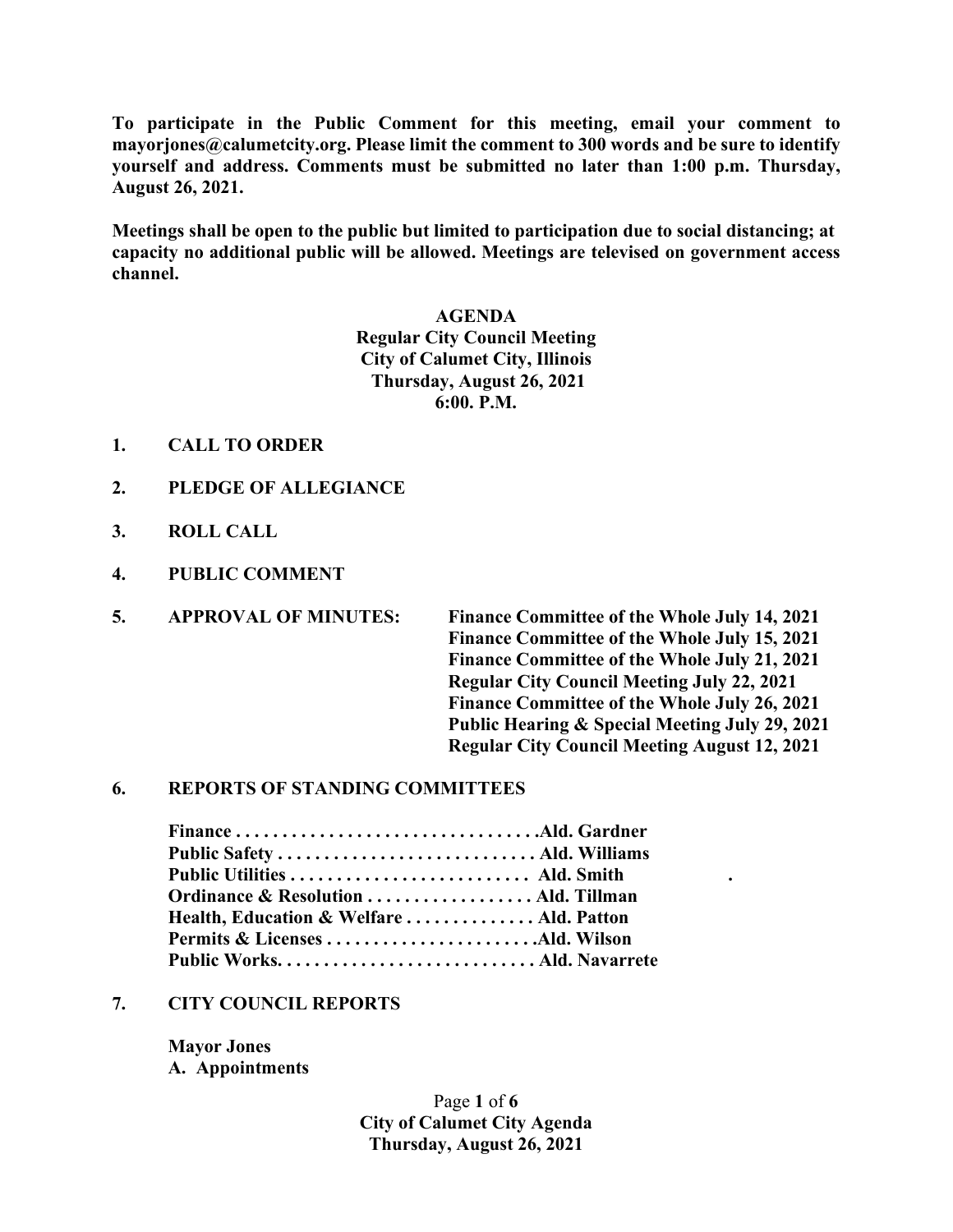**City Clerk Figgs City Treasurer Tarka Alderman Navarrete Alderman Wilson Alderman Tillman Alderman Williams Alderman Gardner Alderman Patton Alderman Smith**

# **8. INFORMATIONAL ITEMS TO BE ACCEPTED AND PLACED ON FILE**

- A. City presentation of Shot Spotter technology for the city council and community
- B. Fire Chief Glenn Bachert commendation for Thomas Stacker Sr. for his acts while performing duties as a Firefighter
- C. Police and Fire commission notice to the City Council and the public on the upcoming Police Department hiring
- D. New Harvest Investments commendation and letter of gratitude for Director Sheryl Tillman
- E. Illinois Department of Community and Economic Development notice of the Illinois DCEO Back to Business Grant Application
- F. Mayor's office recognizing the efforts of Deputy Fire Chief Pete Bendinelli for securing a \$200,000 grant for Fire Equipment.
- G. Mayor office recognizing the contributions of retired Fire Captain Telpri "Pitch" Piccirilli, Sr. and asking for the City Council and public support for his family.
- H. Mayor's office recognizing the death of Chicago Police officer Ella French and asking the City Council and the public support and prayers for her family.
- I. ComEd announcing it plans for internships program for Engineering students and other internship and employment opportunities.

# **9. NEW BUSINESS**

# **A. Various Action Items - consideration of and possible action:**

**1.** Executive order on Mask Mandates for employees and businesses in Calumet City beginning September 1, 2021.

> Page **2** of **6 City of Calumet City Agenda Thursday, August 26, 2021**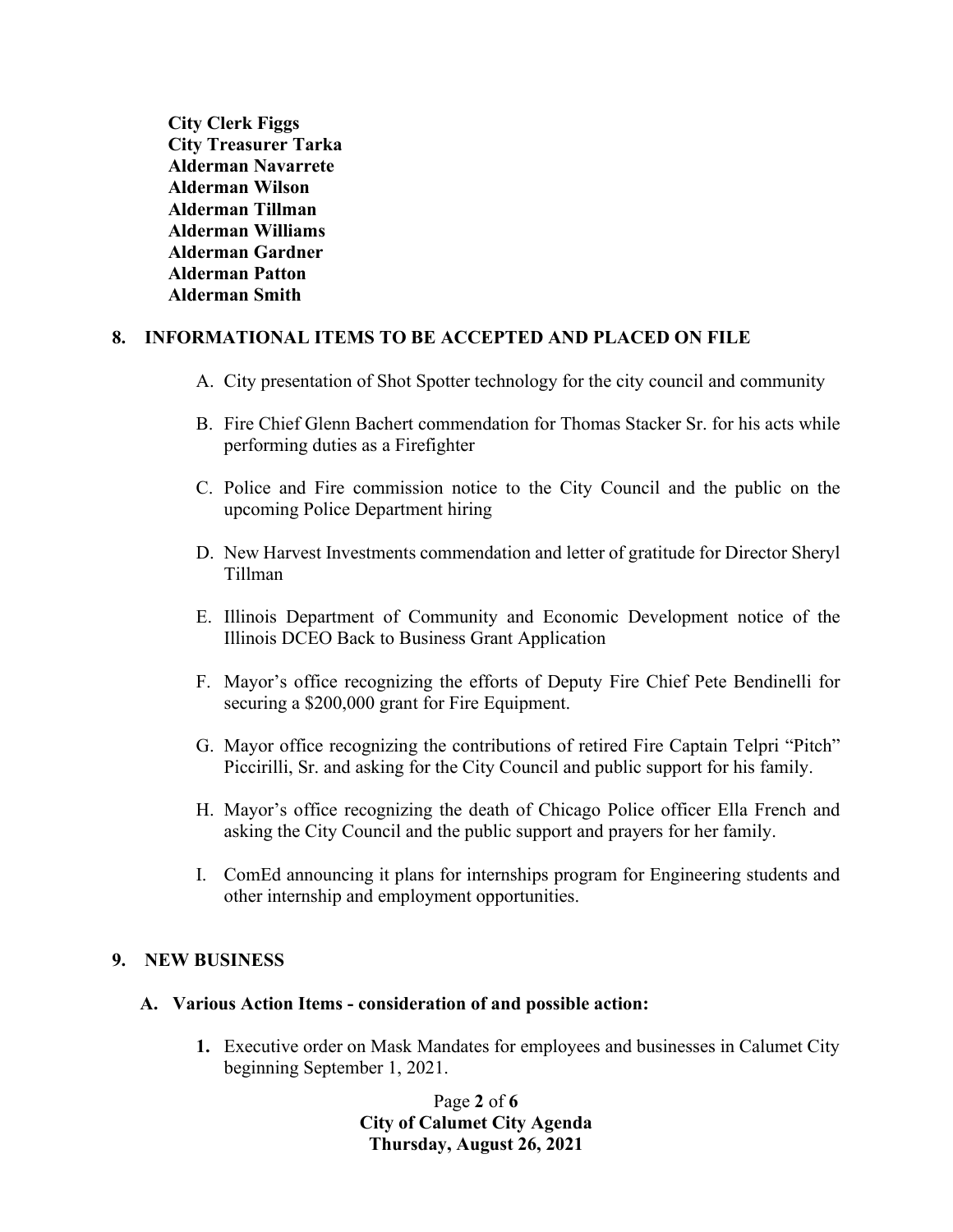- **2.** Executive order on vaccination of city employees in Calumet City beginning September 1, 2021.
- **3.** Motion to approve the D & T Snowplowing and Lawn Care as the contracted  $4<sup>th</sup>$ Ward vendor for the vacant lot and abandoned grass cutting pilot program, not to exceed \$2,000.00 a month, for the following addresses (\$20.00 per residential / abandoned lots, \$100.00 per vacant lot)

Vacant Lots: 1774-1874 Michigan City Rd.; 334 Torrence Ave.; 1601 Dolton Rd. (Crandon & State St.); 1701 Sibley Blvd (Sibley & Crandon)

Residential (Abandoned/Vacant): 394 Crandon Ave.; 283 Crandon Ave.; 337 Calhoun Ave.; 327 Bensley Ave.; 306 Yates Ave.

Residents Lots: 364 Yates Ave.; 380 Yates Ave.; 565 Oglesby Ave.; 490 Crandon Ave.; 515 Paxton Ave.; 507 Merrill Ave.

- 4. Motion to terminate the services of Alfred G. Ronan and Associates
- 5. Motion to approve the contract for lobbying services for Maren Ronan at a cost of \$4,500 a month ending on April 30, 2022; and to direct the City Treasurer to remit payment from account #
- 6. Motion to approve the donation of the following DISREPAIRED vehicles to South Suburban College SD #510; 2013 Ford Explorer (B-13); IFM5K8AR0DGB30008; 2013 Ford Explorer (C-13); IFM5K8ARZDGB30009; 2013 Ford Explorer (D-13) IFM5K8AR9DGB30010 to South Suburban College School District 510 & authorize the Clerk to Release title and remove from the Calumet City Insurance
- 7. Motion to approve the following out of service vehicles to the Village of Phoenix Police Department; 2010 Ford Crown Victoria 2FABP7BV5BX115676; 2010 Ford Crown Victoria 2FABP7BV4BX120500.

# **B. BUILDING PERMITS**

#### **NEW FENCE CONSTRUCTION**

| 1. $34-164$ <sup>th</sup> Pl. | Privacy | 6 <sup>th</sup> Ward |
|-------------------------------|---------|----------------------|
| 2. 527 Webb                   | Privacy | 6 <sup>th</sup> Ward |
| 3. 525 Crandon                | Privacy | 4 <sup>th</sup> Ward |
| 4. 365 Bensley                | Privacy | 4 <sup>th</sup> Ward |
| <b>5.</b> 1356 Balmoral       | Privacy | 7 <sup>th</sup> Ward |

#### **NEW GARAGE CONSTRUCTION**

Page **3** of **6 City of Calumet City Agenda Thursday, August 26, 2021**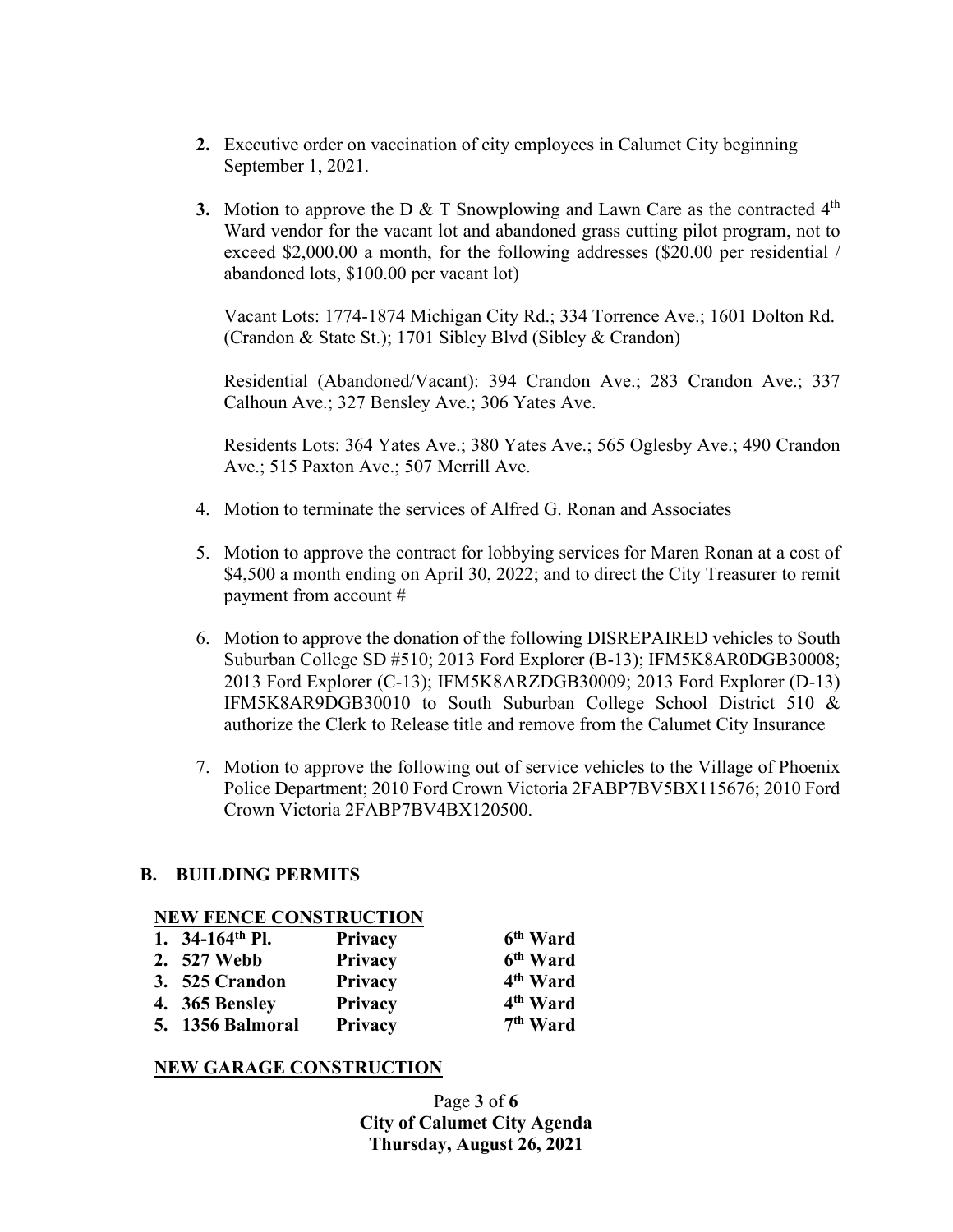### **1. 244-156th Pl. 5th Ward**

# **C. RESOLUTIONS AND ORDINANCES**

- **1.** An ordinance authorizing the donation of said out of service and disrepair vehicles to South Suburban College SD #510; 2013 Ford Explorer(B-13) IFM5K8AR0DGB30008;2013FordExplorer(C13) IFM5K8ARZDGB30009;2013 FordExplorer(D13)IFM5K8AR9DGB3000.
- **2.** An Ordinance authorizing the donation of said out of service and disrepair vehicles to the Village of Phoenix Police Department; 2010 Ford Crown Victoria 2FABP7BV5BX115676; 2010 Ford Crown Victoria 2FABP7BV4BX120500.

# **D. FINANCIAL MATTERS**

- **1. Approve payment to Fire Service for repairs to vehicle E12; authorize the City Treasurer to remit payment in the amount of \$14,795.37 and charge account #06617- 54150**
- **2. Approve payment to Stryker Pro-Care for annual maintenance on power loads and power costs; authorize the City Treasure to remit payment in the amount of \$5,262.87 and charge account #06607-52482**
- **3. Approve assessments for the Illinois Workers' Compensation Commission's Rate Adjustment and Second Injury Funds; authorize the City Treasure to remit payment no later than September 15, 2021, in the amount of \$5,599.88 and charge account #01050-52131**
- **4. Approve payment to 4imprint for miscellaneous marketing items; authorize the City Treasurer to remit payment in the amount of \$6,679.86 and charge account #01085- 52502**
- **5. Approve payment to Calumet City Plumbing for the location of 163rd St. & Greenbay Avenue; authorize the City Treasurer to remit payment in the amount of \$6,943.61 and charge account #03036-52349**
- **6. Approve payment to Calumet City Plumbing for the location of 364 Torrence water leak: authorize the City Treasurer to remit payment in the amount of \$5,904.75 to Calumet City Plumbing and charge to account 03036-52349**
- **7. Approve the D&T Snowplowing and Lawn Care as the contracted 4th Ward vendor; authorize the City Treasure in the amount not to exceed \$2,000 a month for the following addresses (\$20.00 per residential / abandoned lots, \$100.00 per vacant lot)**
- **8. Approve the renewal of the ShotSpotter Annual Subscription Services in the amount**

Page **4** of **6 City of Calumet City Agenda Thursday, August 26, 2021**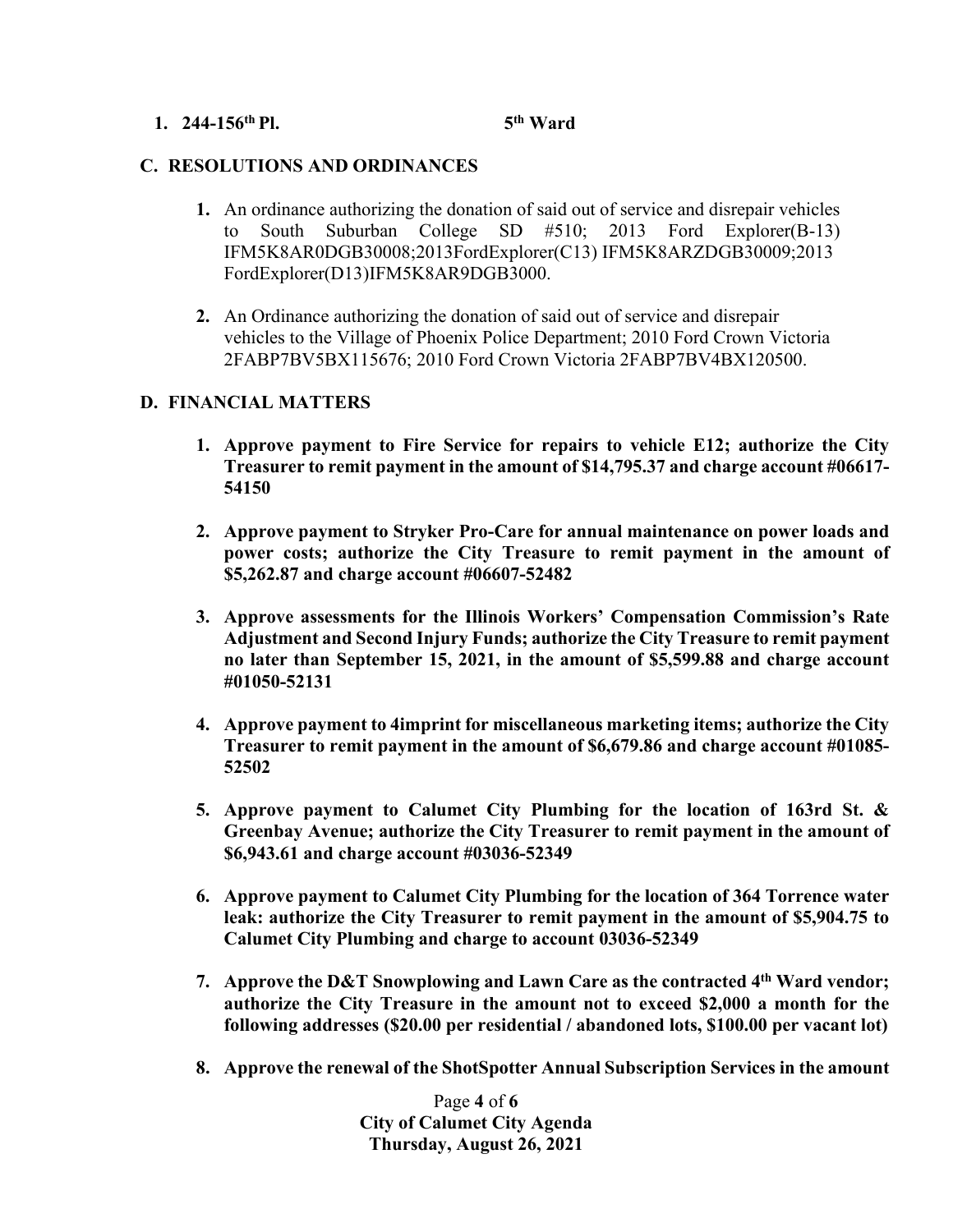**of \$225,225.00, for the period of 04/27/2021 – 04/26/2022; authorize the City Treasurer to remit payment to ShotSpotter in the amount of \$225,225.00 to be charged to account 06860-57117.**

- **9. Move to authorize the City Treasurer to remit payment to Advantage River Oaks Toyota in the amount of \$114,020.16 as required by the economic incentive agreement for the calendar year 2020 to be paid through the City's Corporate Fund and be charged to Acct. # 01099-52696 Contractual Obligations.**
- **10. Move to authorize the City Treasurer to remit the 11th and final payment to JLP-River Oaks West, LLC (Sam' s Club) in the amount of \$420,660.43 representing 43% of sales tax revenue received by the City in Municipal and Home Rule Sales Tax for the calendar year 2020 above and beyond the first \$200,000.00 retained by the City per the economic incentive agreement to be charged to the Corporate Fund-Contractual Obligations line item #01099-52696.**
- **11. Motion to approve authorize the City Treasurer to remit payment to Health Endeavors, SC in the amount of \$16,970.00 for annual physicals for firefighters to be charged to line item#06607-52484.**
- **12. Motion to approve costs payable to Mott MacDonald for the Calumet City Industrial Park Utility Improvements, in the amount of \$20,712.09 and direct City Treasurer Tarka to remit payment from account 01099 52600.**
- **13. Motion to approve the contract for lobbying services for Maren Ronan at a cost of \$4,500 a month ending on April 30, 2022; and to direct the City Treasurer to remit payment from account #01099-52990.**
- **14. Motion to approve settlement in the case of Steve Wheaton v Calumet City; and further direct the City Treasurer to remit payment to said parties per the settlement terms provided herein from account#01025-52200.**
- **15. Motion to approve payment to JJ Newell Concrete in the amount of \$73,519.70; further direct the City Treasurer to remit payment to JJ Newell from account#04007-52452.**
- **16. Approve bill listing (\$997,031.76)**
- **17. Approve payroll ( \$775,609.06)**

# **18. UNFINISHED BUSINESS**

**19. EXECUTIVE SESSION**

Page **5** of **6 City of Calumet City Agenda Thursday, August 26, 2021**